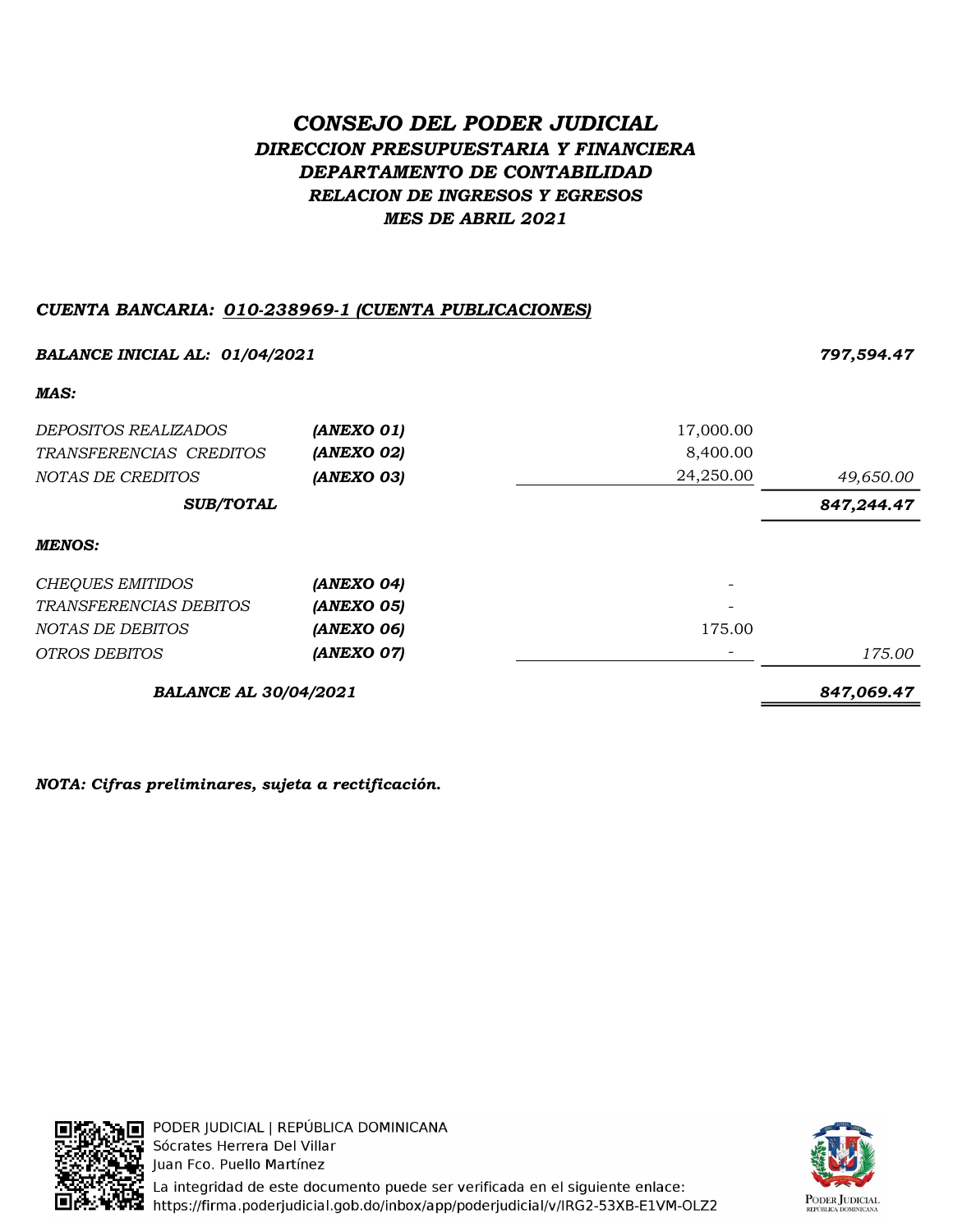# CONSEJO DEL PODER JUDICIAL DIRECCION PRESUPUESTARIA Y FINANCIERA DEPARTAMENTO DE CONTABILIDAD RELACION DE INGRESOS Y EGRESOS MES DE ABRIL 2021

#### ANEXO 01

# RELACION DE DEPOSITOS REALIZADOS MES DE ABRIL 2021

| <b>FECHA</b> | NUM. | <b>DESCRIPCION</b>                                                 | <b>VALOR RD\$</b> |
|--------------|------|--------------------------------------------------------------------|-------------------|
| 21/04/2021   | 2457 | CERTIFICACIONES COMPROBS. NOS.740020192, 2470080114, 800240462, 3. | 2,700.00          |
| 21/04/2021   | 2458 | CERTIFICACIONES COMPROBS. NOS.2100070248, 7200070414, 9500080063,  | 2,400.00          |
| 21/04/2021   | 2459 | CERTIFICACION COMPROBANTE NO.2480010389, D/F 9/04/2021.            | 500.00            |
| 21/04/2021   | 2460 | CERTIFICACION COMPROBANTE NO.3900070490, D/F 9/04/2021.            | 300.00            |
| 30/04/2021   | 2461 | CERTIFICACIONES COMPROBS. NOS. 1670060190, 1680020130, 8100100245  | 4,500.00          |
| 30/04/2021   | 2462 | CERTIFICACION COMPROBANTE NO. 5250020449                           | 500.00            |
| 30/04/2021   | 2463 | CERTIFICACIONES COMPROBS. NOS.7300010563, 920010115, 3440030009,   | 3,000.00          |
| 30/04/2021   | 2464 | CERTIFICACIONES COMPROBS. NOS.110040434-8200020509-8900080145-11   | 2,100.00          |
| 30/04/2021   | 2465 | CERTIFICACIONES COMPROBS. NOS.3900060285-2490080368-2610090579-2   | 1,000.00          |
|              |      | TOTAL RD\$                                                         | 17,000.00         |

#### ANEXO 02

## RELACION DE TRANSFERENCIAS CREDITOS MES DE ABRIL 2021

| <b>FECHA</b>      | NUM. | <b>DESCRIPCION</b>                        | <b>VALOR RD\$</b> |
|-------------------|------|-------------------------------------------|-------------------|
| <i>01/04/2021</i> | 85   | TRANSFERENCIA EXPEDICION DE CERTIFICACION | 300.00            |
| <i>05/04/2021</i> | 86   | TRANSFERENCIA EXPEDICION DE CERTIFICACION | 300.00            |
| 05/04/2021        | 87   | TRANSFERENCIA EXPEDICION DE CERTIFICACION | 300.00            |
| 05/04/2021        | 88   | TRANSFERENCIA EXPEDICION DE CERTIFICACION | 300.00            |
| <i>05/04/2021</i> | 89   | TRANSFERENCIA EXPEDICION DE CERTIFICACION | 300.00            |
| <i>05/04/2021</i> | 90   | TRANSFERENCIA EXPEDICION DE CERTIFICACION | 300.00            |
| 06/04/2021        | 91   | TRANSFERENCIA EXPEDICION DE CERTIFICACION | 300.00            |
| 06/04/2021        | 92   | TRANSFERENCIA EXPEDICION DE CERTIFICACION | 300.00            |
| <i>06/04/2021</i> | 93   | TRANSFERENCIA EXPEDICION DE CERTIFICACION | 300.00            |
| 07/04/2021        | 94   | TRANSFERENCIA EXPEDICION DE CERTIFICACION | 300.00            |
| 07/04/2021        | 95   | TRANSFERENCIA EXPEDICION DE CERTIFICACION | 300.00            |
| 07/04/2021        | 96   | TRANSFERENCIA EXPEDICION DE CERTIFICACION | 300.00            |
| 08/04/2021        | 97   | TRANSFERENCIA EXPEDICION DE CERTIFICACION | 300.00            |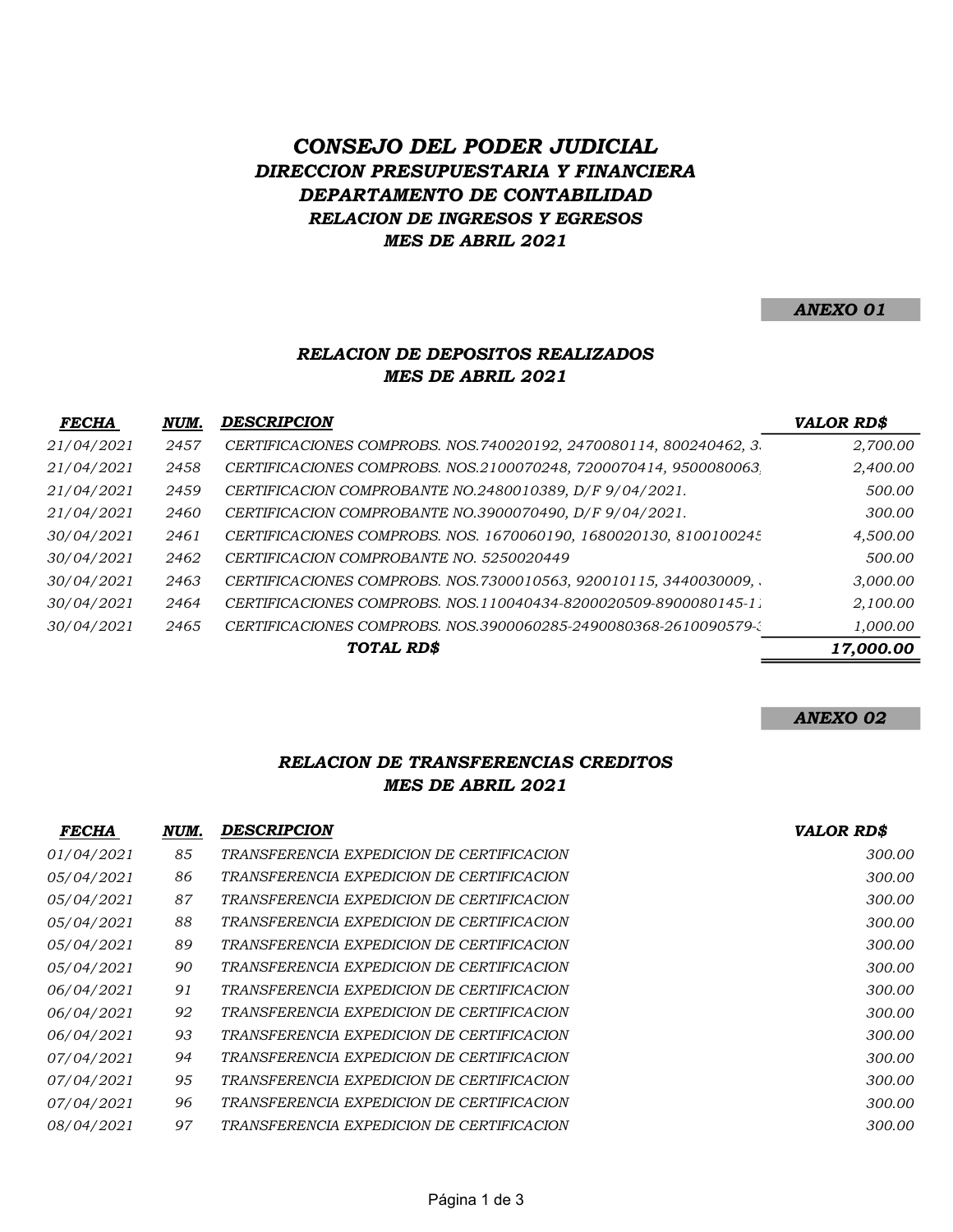| 09/04/2021        | 98  | TRANSFERENCIA EXPEDICION DE CERTIFICACION | 300.00   |
|-------------------|-----|-------------------------------------------|----------|
| <i>09/04/2021</i> | 99  | TRANSFERENCIA EXPEDICION DE CERTIFICACION | 300.00   |
| 12/04/2021        | 100 | TRANSFERENCIA EXPEDICION DE CERTIFICACION | 300.00   |
| 12/04/2021        | 101 | TRANSFERENCIA EXPEDICION DE CERTIFICACION | 300.00   |
| 21/04/2021        | 102 | TRANSFERENCIA EXPEDICION DE CERTIFICACION | 300.00   |
| 21/04/2021        | 103 | TRANSFERENCIA EXPEDICION DE CERTIFICACION | 300.00   |
| 21/04/2021        | 104 | TRANSFERENCIA EXPEDICION DE CERTIFICACION | 300.00   |
| 21/04/2021        | 105 | TRANSFERENCIA EXPEDICION DE CERTIFICACION | 300.00   |
| 21/04/2021        | 106 | TRANSFERENCIA EXPEDICION DE CERTIFICACION | 300.00   |
| 21/04/2021        | 107 | TRANSFERENCIA EXPEDICION DE CERTIFICACION | 300.00   |
| 21/04/2021        | 108 | TRANSFERENCIA EXPEDICION DE CERTIFICACION | 300.00   |
| 21/04/2021        | 109 | TRANSFERENCIA EXPEDICION DE CERTIFICACION | 300.00   |
| 21/04/2021        | 110 | TRANSFERENCIA EXPEDICION DE CERTIFICACION | 300.00   |
| 21/04/2021        | 111 | TRANSFERENCIA EXPEDICION DE CERTIFICACION | 300.00   |
| 22/04/2021        | 112 | TRANSFERENCIA EXPEDICION DE CERTIFICACION | 300.00   |
|                   |     | TOTAL RD\$                                | 8,400.00 |

## ANEXO 03

#### RELACION NOTAS DE CREDITOS MES DE ABRIL 2021

| <b>FECHA</b>      | NUM. | <b>DESCRIPCION</b>                        | VALOR RD\$ |
|-------------------|------|-------------------------------------------|------------|
| <i>30/04/2021</i> | 259  | CERTIFICACION DE JURAMENTACION DE ABOGADO | 12,900.00  |
| 30/04/2021        | 260  | CERTIFICACION DE JURAMENTACION DE ABOGADO | 6,500.00   |
| 30/04/2021        | 261  | CERTIFICACION DE JURAMENTACION DE ABOGADO | 350.00     |
| 30/04/2021        | 262  | CERTIFICACION DE JURAMENTACION DE ABOGADO | 1,200.00   |
| 30/04/2021        | 263  | CERTIFICACION DE JURAMENTACION DE ABOGADO | 3,300.00   |
|                   |      | TOTAL RD\$                                | 24,250.00  |

#### ANEXO 04

# RELACION DE CHEQUES EMITIDOS MES DE ABRIL 2021

#### FECHA NUM. VALOR RD\$ BENEFICIARIO

TOTAL RD\$

- 1990 - 1990 - 1990 - 1990 - 1990 - 1990 - 1990 - 1990 - 1990 - 1990 - 1990 - 1990 - 1990 - 1990 - 1990 - 199<br>1990 - 1990 - 1990 - 1990 - 1990 - 1990 - 1990 - 1990 - 1990 - 1990 - 1990 - 1990 - 1990 - 1990 - 1990 - 1990